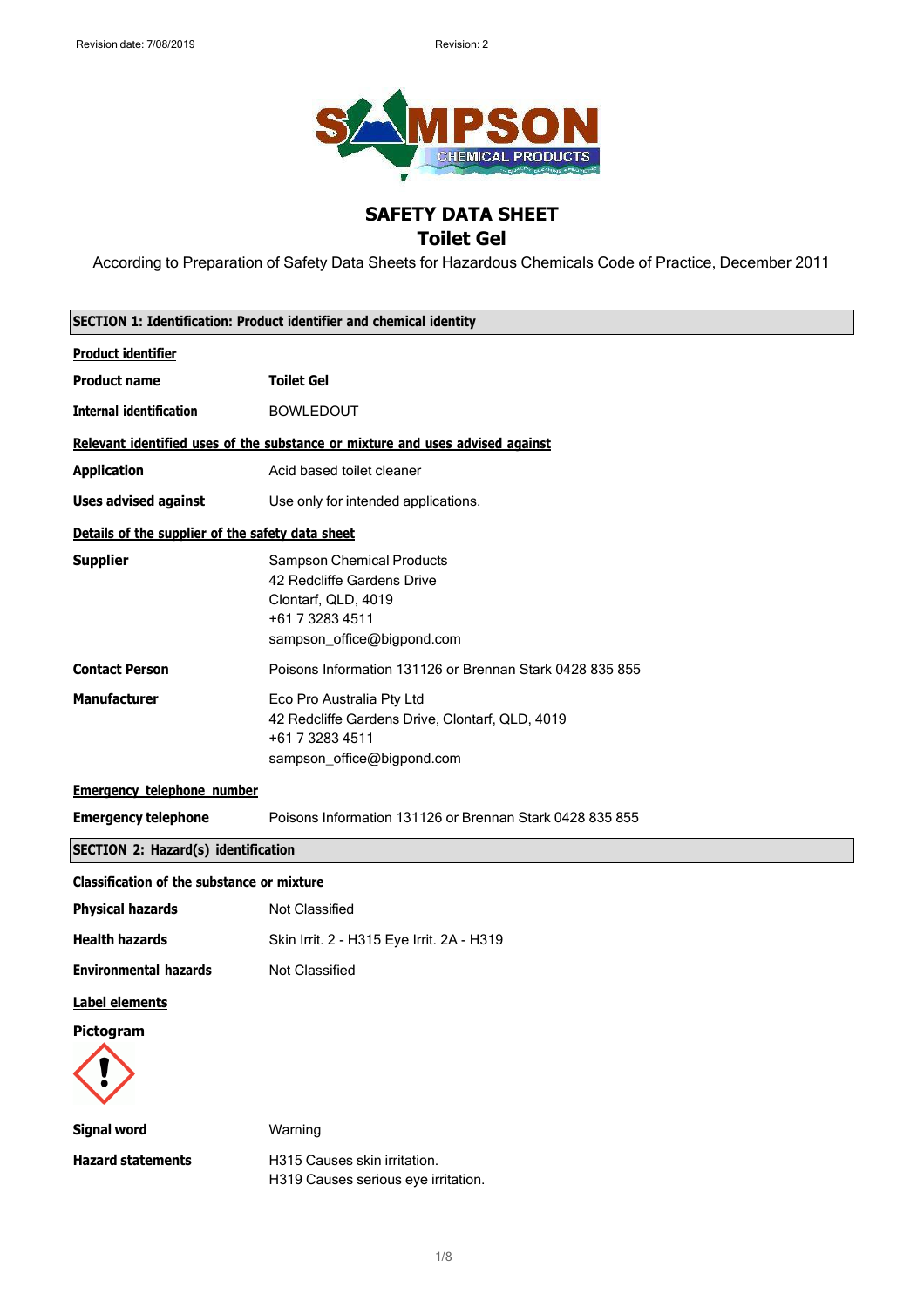| <b>Precautionary statements</b> | P264 Wash contaminated skin thoroughly after handling.<br>P280 Wear protective gloves/ protective clothing/ eye protection/ face protection.<br>P302+P352 IF ON SKIN: Wash with plenty of soap and water.<br>P305+P351+P338 IF IN EYES: Rinse cautiously with water for several minutes. Remove<br>contact lenses, if present and easy to do. Continue rinsing.<br>P321 Specific treatment (see medical advice on this label).<br>P332+P313 If skin irritation occurs: Get medical advice/attention.<br>P337+P313 If eye irritation persists: Get medical advice/attention.<br>P362+P364 Take off contaminated clothing and wash before reuse. |
|---------------------------------|------------------------------------------------------------------------------------------------------------------------------------------------------------------------------------------------------------------------------------------------------------------------------------------------------------------------------------------------------------------------------------------------------------------------------------------------------------------------------------------------------------------------------------------------------------------------------------------------------------------------------------------------|
| <b>Contains</b>                 | phosphoric acid, orthophosphoric acid                                                                                                                                                                                                                                                                                                                                                                                                                                                                                                                                                                                                          |

#### **Other hazards**

This product does not contain any substances classified as PBT or vPvB.

#### **SECTION 3: Composition and information on ingredients**

#### **Mixtures**

#### **phosphoric acid, orthophosphoric acid 10-30%**

CAS number: 7664-38-2

#### **Classification**

Skin Corr. 1B - H314 Eye Dam. 1 - H318

#### **Nonylphenol, ethoxylated 1-10%**

CAS number: 9016-45-9

### **Classification**

Acute Tox. 4 - H302 Skin Irrit. 2 - H315 Eye Irrit. 2A - H319 Aquatic Chronic 2 - H411

#### **Ethanol 1-10%**

CAS number: 64-17-5

#### **Classification**

Flam. Liq. 2 - H225

The full text for all hazard statements is displayed in Section 16.

#### **SECTION 4: First aid measures**

#### **Description of first aid measures**

| <b>General information</b> | Get medical attention if any discomfort continues. Show this Safety Data Sheet to the medical<br>personnel.                                                                                                            |
|----------------------------|------------------------------------------------------------------------------------------------------------------------------------------------------------------------------------------------------------------------|
| <b>Inhalation</b>          | Move affected person to fresh air and keep warm and at rest in a position comfortable for<br>breathing. Loosen tight clothing such as collar, tie or belt. Get medical attention if symptoms<br>are severe or persist. |
| <b>Ingestion</b>           | Rinse mouth thoroughly with water. Get medical advice/attention if you feel unwell. Do not<br>induce vomiting unless under the direction of medical personnel.                                                         |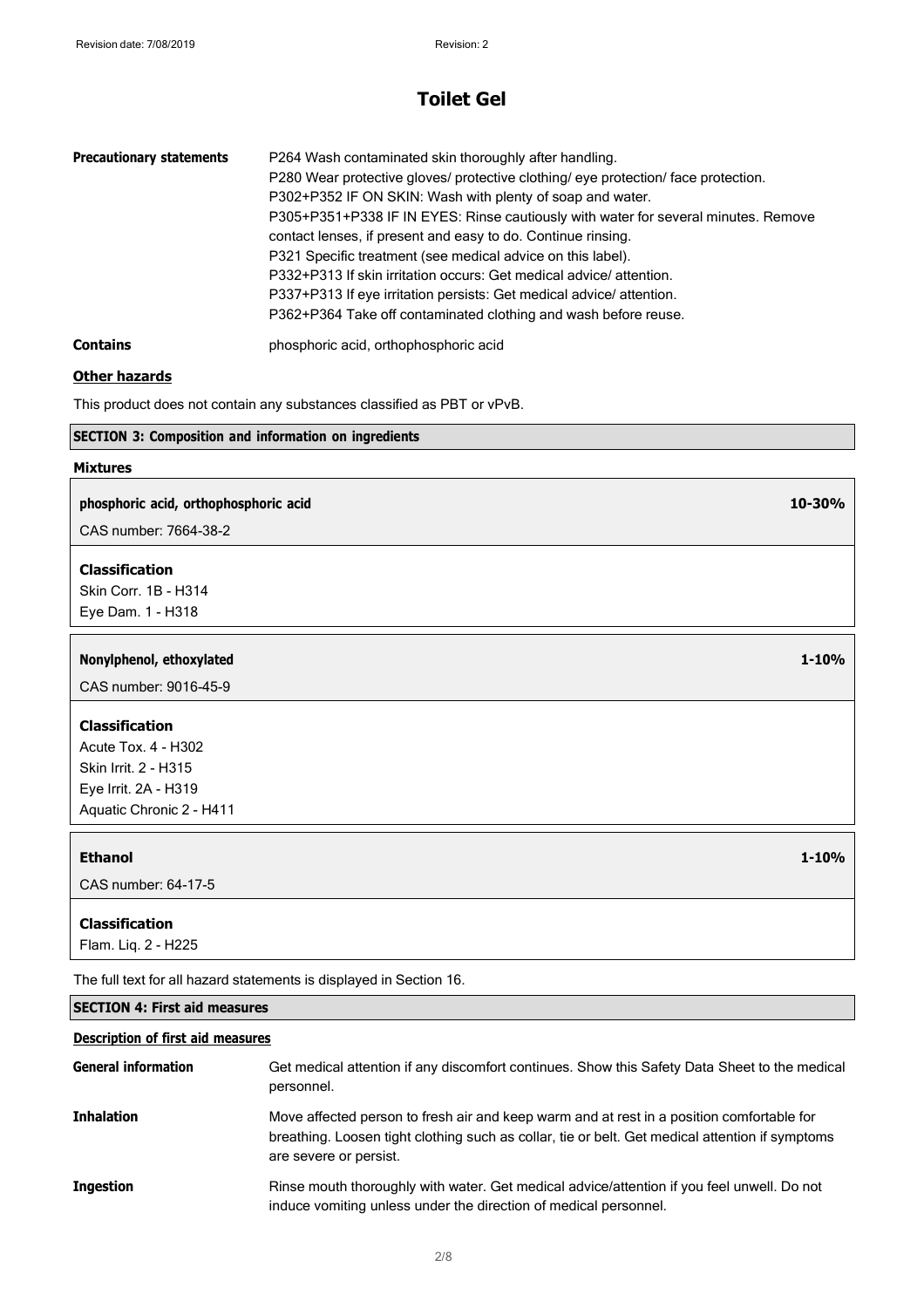| <b>Skin Contact</b>                                   | Rinse with water.                                                                                                                                                                                                                                                                                                                                                                                                                                                                                                                        |
|-------------------------------------------------------|------------------------------------------------------------------------------------------------------------------------------------------------------------------------------------------------------------------------------------------------------------------------------------------------------------------------------------------------------------------------------------------------------------------------------------------------------------------------------------------------------------------------------------------|
| Eye contact                                           | Rinse with water. Do not rub eye. Remove any contact lenses and open eyelids wide apart.<br>Get medical attention if any discomfort continues.                                                                                                                                                                                                                                                                                                                                                                                           |
| <b>Protection of first aiders</b>                     | First aid personnel should wear appropriate protective equipment during any rescue.                                                                                                                                                                                                                                                                                                                                                                                                                                                      |
| <b>New category</b>                                   |                                                                                                                                                                                                                                                                                                                                                                                                                                                                                                                                          |
|                                                       | Most important symptoms and effects, both acute and delayed                                                                                                                                                                                                                                                                                                                                                                                                                                                                              |
| <b>General information</b>                            | The severity of the symptoms described will vary dependent on the concentration and the<br>length of exposure.                                                                                                                                                                                                                                                                                                                                                                                                                           |
| <b>Inhalation</b>                                     | No specific symptoms known.                                                                                                                                                                                                                                                                                                                                                                                                                                                                                                              |
| <b>Ingestion</b>                                      | May cause irritation.                                                                                                                                                                                                                                                                                                                                                                                                                                                                                                                    |
| <b>Skin contact</b>                                   | Redness. Irritating to skin.                                                                                                                                                                                                                                                                                                                                                                                                                                                                                                             |
| Eye contact                                           | Irritating to eyes.                                                                                                                                                                                                                                                                                                                                                                                                                                                                                                                      |
|                                                       | Indication of any immediate medical attention and special treatment needed                                                                                                                                                                                                                                                                                                                                                                                                                                                               |
| Notes for the doctor                                  | Treat symptomatically.                                                                                                                                                                                                                                                                                                                                                                                                                                                                                                                   |
| <b>SECTION 5: Firefighting measures</b>               |                                                                                                                                                                                                                                                                                                                                                                                                                                                                                                                                          |
| <b>Extinguishing media</b>                            |                                                                                                                                                                                                                                                                                                                                                                                                                                                                                                                                          |
| Suitable extinguishing media                          | The product is not flammable. Extinguish with alcohol-resistant foam, carbon dioxide, dry<br>powder or water fog. Use fire-extinguishing media suitable for the surrounding fire.                                                                                                                                                                                                                                                                                                                                                        |
| <b>Unsuitable extinguishing</b><br>media              | Do not use water jet as an extinguisher, as this will spread the fire.                                                                                                                                                                                                                                                                                                                                                                                                                                                                   |
| Special hazards arising from the substance or mixture |                                                                                                                                                                                                                                                                                                                                                                                                                                                                                                                                          |
| <b>Specific hazards</b>                               | Containers can burst violently or explode when heated, due to excessive pressure build-up.                                                                                                                                                                                                                                                                                                                                                                                                                                               |
| <b>Hazardous combustion</b><br>products               | Thermal decomposition or combustion products may include the following substances:<br>Harmful gases or vapours.                                                                                                                                                                                                                                                                                                                                                                                                                          |
| <b>Advice for firefighters</b>                        |                                                                                                                                                                                                                                                                                                                                                                                                                                                                                                                                          |
| <b>Protective actions during</b><br>firefighting      | Avoid breathing fire gases or vapours. Evacuate area. Cool containers exposed to heat with<br>water spray and remove them from the fire area if it can be done without risk. Cool containers<br>exposed to flames with water until well after the fire is out. If a leak or spill has not ignited, use<br>water spray to disperse vapours and protect men stopping the leak. Control run-off water by<br>containing and keeping it out of sewers and watercourses. If risk of water pollution occurs,<br>notify appropriate authorities. |
| Special protective equipment<br>for firefighters      | Wear positive-pressure self-contained breathing apparatus (SCBA) and appropriate protective<br>clothing. Firefighter's clothing conforming to Australia/New Zealand Standards AS/NZS 4967<br>(for clothing) AS/NZS 1801 (for helmets), AS/NZS 4821 (for protective boots), AS/NZS 1801<br>(for protective gloves) will provide a basic level of protection for chemical incidents.                                                                                                                                                       |
| <b>SECTION 6: Accidental release measures</b>         |                                                                                                                                                                                                                                                                                                                                                                                                                                                                                                                                          |
|                                                       |                                                                                                                                                                                                                                                                                                                                                                                                                                                                                                                                          |

#### **Personal precautions, protective equipment and emergency procedures**

| <b>Personal precautions</b>      | Wear protective clothing as described in Section 8 of this safety data sheet. No action shall be<br>taken without appropriate training or involving any personal risk. |
|----------------------------------|------------------------------------------------------------------------------------------------------------------------------------------------------------------------|
| <b>Environmental precautions</b> |                                                                                                                                                                        |
| <b>Environmental precautions</b> | Avoid discharge to the aquatic environment.                                                                                                                            |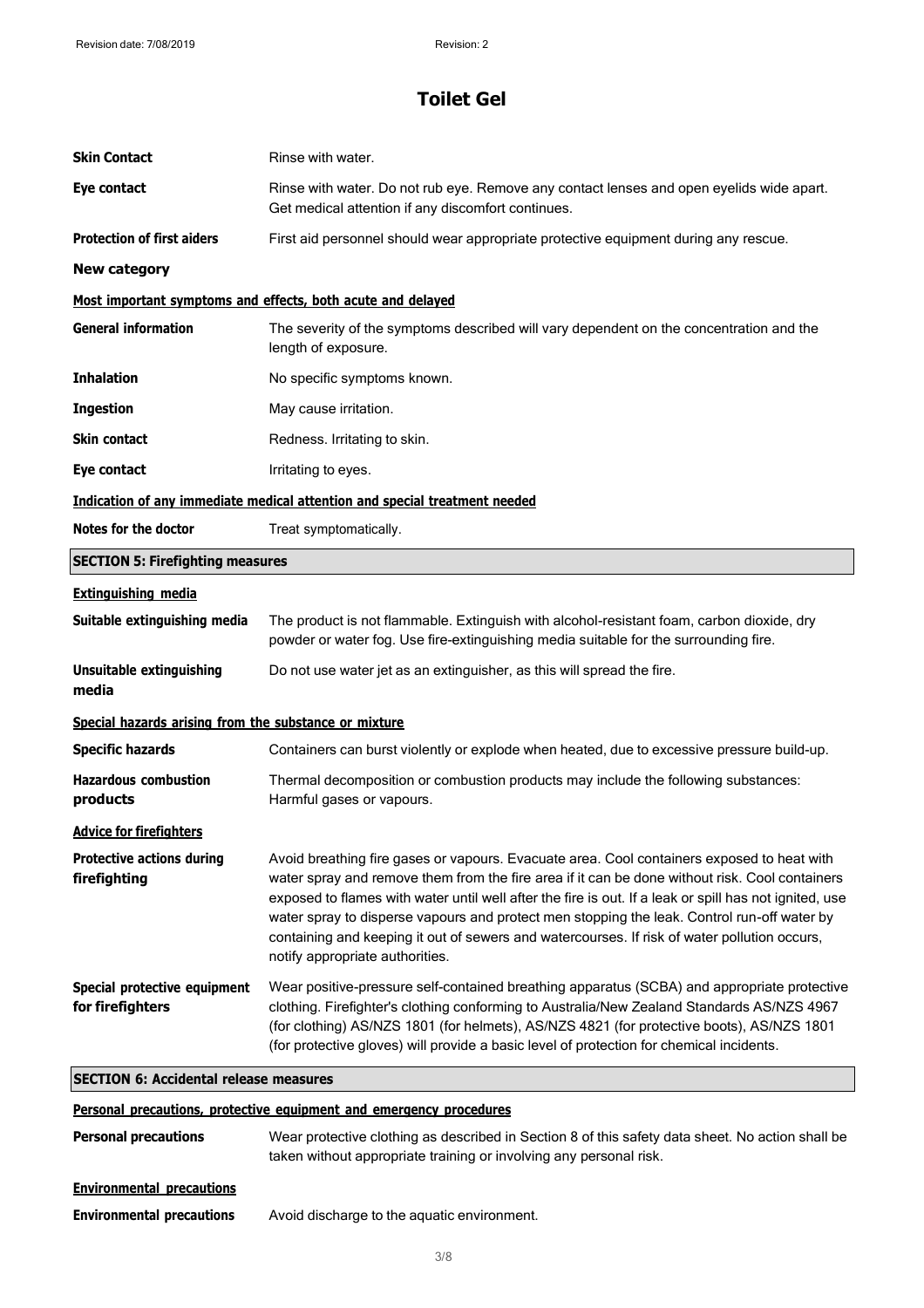#### **Methods and material for containment and cleaning up**

| Methods for cleaning up                                      | Wear protective clothing as described in Section 8 of this safety data sheet. Clear up spills<br>immediately and dispose of waste safely. Small Spillages: Collect spillage. Large Spillages:<br>Absorb spillage with non-combustible, absorbent material. The contaminated absorbent may<br>pose the same hazard as the spilled material. Collect and place in suitable waste disposal<br>containers and seal securely. Label the containers containing waste and contaminated<br>materials and remove from the area as soon as possible. Flush contaminated area with plenty |
|--------------------------------------------------------------|--------------------------------------------------------------------------------------------------------------------------------------------------------------------------------------------------------------------------------------------------------------------------------------------------------------------------------------------------------------------------------------------------------------------------------------------------------------------------------------------------------------------------------------------------------------------------------|
|                                                              | of water. Wash thoroughly after dealing with a spillage. For waste disposal, see Section 13.                                                                                                                                                                                                                                                                                                                                                                                                                                                                                   |
| <b>Reference to other sections</b>                           |                                                                                                                                                                                                                                                                                                                                                                                                                                                                                                                                                                                |
| <b>Reference to other sections</b>                           | For personal protection, see Section 8. See Section 11 for additional information on health<br>hazards. See Section 12 for additional information on ecological hazards. For waste disposal,<br>see Section 13.                                                                                                                                                                                                                                                                                                                                                                |
|                                                              | SECTION 7: Handling and storage, including how the chemical may be safely used                                                                                                                                                                                                                                                                                                                                                                                                                                                                                                 |
| <b>Precautions for safe handling</b>                         |                                                                                                                                                                                                                                                                                                                                                                                                                                                                                                                                                                                |
| <b>Usage precautions</b>                                     | Read and follow manufacturer's recommendations. Wear protective clothing as described in<br>Section 8 of this safety data sheet. Keep away from food, drink and animal feeding stuffs.<br>Handle all packages and containers carefully to minimise spills. Keep container tightly sealed<br>when not in use. Avoid the formation of mists. Avoid discharge to the aquatic environment.                                                                                                                                                                                         |
| <b>Advice on general</b><br>occupational hygiene             | Wash promptly if skin becomes contaminated. Take off contaminated clothing and wash<br>before reuse. Wash contaminated clothing before reuse.                                                                                                                                                                                                                                                                                                                                                                                                                                  |
| Conditions for safe storage, including any incompatibilities |                                                                                                                                                                                                                                                                                                                                                                                                                                                                                                                                                                                |
| <b>Storage precautions</b>                                   | Store locked up. Keep only in the original container. Keep container tightly closed, in a cool,<br>well ventilated place. Keep containers upright. Protect containers from damage.                                                                                                                                                                                                                                                                                                                                                                                             |
| <b>Storage class</b>                                         | Chemical storage.                                                                                                                                                                                                                                                                                                                                                                                                                                                                                                                                                              |
| Specific end use(s)                                          |                                                                                                                                                                                                                                                                                                                                                                                                                                                                                                                                                                                |
| Specific end use(s)                                          | The identified uses for this product are detailed in Section 1.2.                                                                                                                                                                                                                                                                                                                                                                                                                                                                                                              |
| <b>SECTION 8: Exposure controls and personal protection</b>  |                                                                                                                                                                                                                                                                                                                                                                                                                                                                                                                                                                                |
| <b>Control parameters</b>                                    |                                                                                                                                                                                                                                                                                                                                                                                                                                                                                                                                                                                |

#### **Occupational exposure limits**

#### **phosphoric acid, orthophosphoric acid**

Long-term exposure limit (8-hour TWA): 1 mg/m<sup>3</sup> Short-term exposure limit (15-minute): 3 mg/m<sup>3</sup>

#### **Ethanol**

Long-term exposure limit (8-hour TWA): 1000 ppm 1880 mg/m<sup>3</sup>

#### **2-methylpropan-2-ol**

Long-term exposure limit (8-hour TWA): 100 ppm 303 mg/m<sup>3</sup> Short-term exposure limit (15-minute): 150 ppm 455 mg/m<sup>3</sup>

### **Exposure controls**

**Protective equipment**

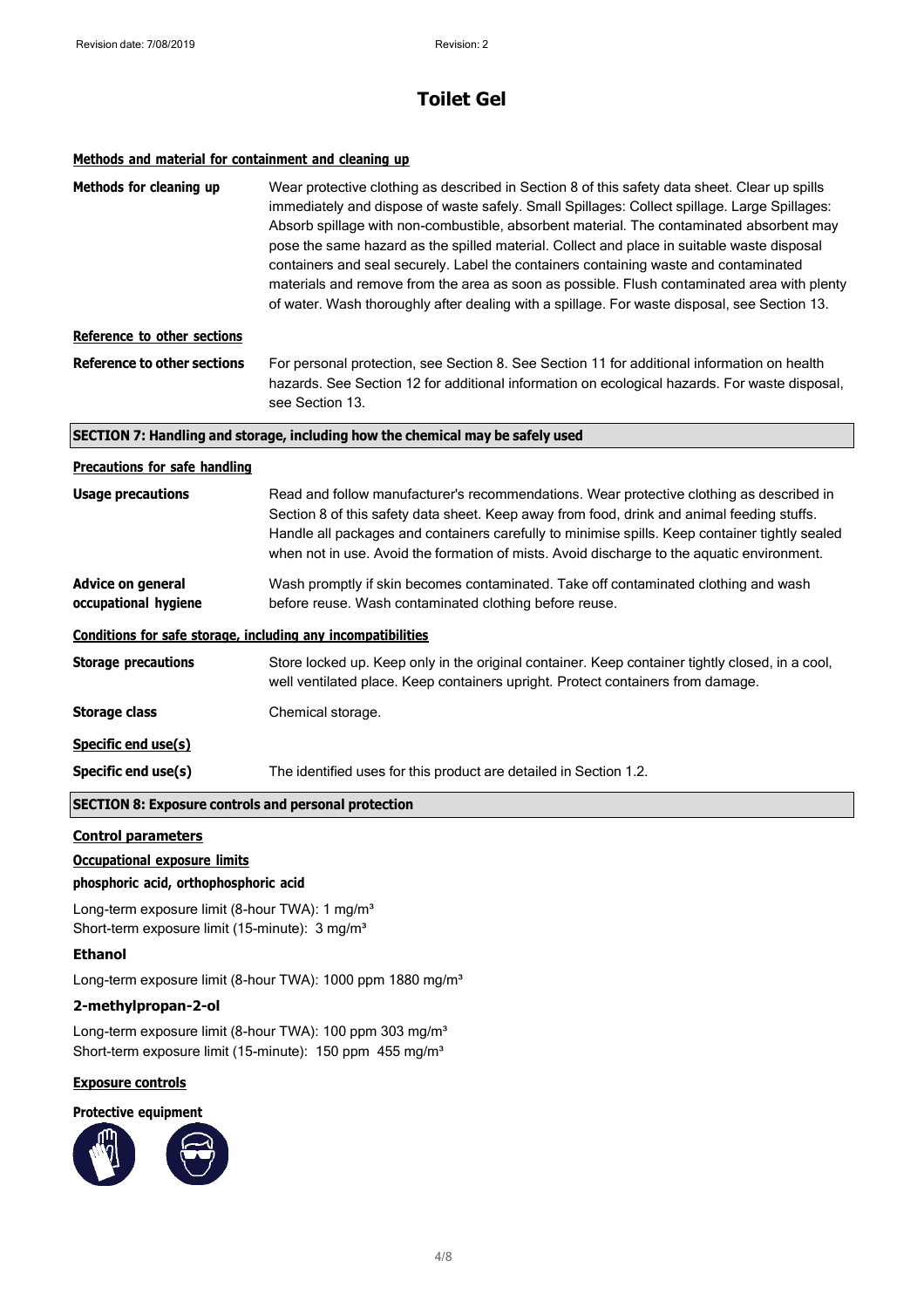| <b>Appropriate engineering</b><br>controls            | Provide adequate ventilation. Observe any occupational exposure limits for the product or<br>ingredients.                                                                                                                                                                                                                                                                                                                                                                                                                                                                                                           |
|-------------------------------------------------------|---------------------------------------------------------------------------------------------------------------------------------------------------------------------------------------------------------------------------------------------------------------------------------------------------------------------------------------------------------------------------------------------------------------------------------------------------------------------------------------------------------------------------------------------------------------------------------------------------------------------|
| Eye/face protection                                   | Wear tight-fitting, chemical splash goggles or face shield. If inhalation hazards exist, a full-<br>face respirator may be required instead.                                                                                                                                                                                                                                                                                                                                                                                                                                                                        |
| <b>Hand protection</b>                                | Wear protective gloves. The most suitable glove should be chosen in consultation with the<br>glove supplier/manufacturer, who can provide information about the breakthrough time of the<br>glove material. To protect hands from chemicals, gloves should comply with Australia/New<br>Zealand Standard AS/NZS 2161. Considering the data specified by the glove manufacturer,<br>check during use that the gloves are retaining their protective properties and change them as<br>soon as any deterioration is detected. Frequent changes are recommended.                                                        |
| Other skin and body<br>protection                     | Wear appropriate clothing to prevent repeated or prolonged skin contact.                                                                                                                                                                                                                                                                                                                                                                                                                                                                                                                                            |
| <b>Hygiene measures</b>                               | Wash hands thoroughly after handling. Wash at the end of each work shift and before eating,<br>smoking and using the toilet. Do not eat, drink or smoke when using this product.                                                                                                                                                                                                                                                                                                                                                                                                                                    |
| <b>Respiratory protection</b>                         | Ensure all respiratory protective equipment is suitable for its intended use and complies with<br>Australia/New Zealand Standard AS/NZS 1716. Check that the respirator fits tightly and the<br>filter is changed regularly. Gas and combination filter cartridges should comply with<br>Australia/New Zealand Standard AS/NZS 1716. Full face mask respirators with replaceable<br>filter cartridges should comply with Australia/New Zealand Standard AS/NZS 1716. Half mask<br>and quarter mask respirators with replaceable filter cartridges should comply with<br>Australia/New Zealand Standard AS/NZS 1716. |
| <b>Environmental exposure</b><br>controls             | Keep container tightly sealed when not in use.                                                                                                                                                                                                                                                                                                                                                                                                                                                                                                                                                                      |
| <b>SECTION 9: Physical and chemical properties</b>    |                                                                                                                                                                                                                                                                                                                                                                                                                                                                                                                                                                                                                     |
| Information on basic physical and chemical properties |                                                                                                                                                                                                                                                                                                                                                                                                                                                                                                                                                                                                                     |
| <b>Appearance</b>                                     | <b>Highly Viscous Liquid</b>                                                                                                                                                                                                                                                                                                                                                                                                                                                                                                                                                                                        |
| <b>Colour</b>                                         | Blue.                                                                                                                                                                                                                                                                                                                                                                                                                                                                                                                                                                                                               |
| <b>Odour</b>                                          | Floral.                                                                                                                                                                                                                                                                                                                                                                                                                                                                                                                                                                                                             |
| <b>Specific Gravity</b>                               | 1.15                                                                                                                                                                                                                                                                                                                                                                                                                                                                                                                                                                                                                |
| Solubility Value (g/100g H2O<br>$20^{\circ}$ C)       |                                                                                                                                                                                                                                                                                                                                                                                                                                                                                                                                                                                                                     |
|                                                       | Soluble in water.                                                                                                                                                                                                                                                                                                                                                                                                                                                                                                                                                                                                   |
| <b>SECTION 10: Stability and reactivity</b>           |                                                                                                                                                                                                                                                                                                                                                                                                                                                                                                                                                                                                                     |
| <b>Reactivity</b>                                     | There are no known reactivity hazards associated with this product.                                                                                                                                                                                                                                                                                                                                                                                                                                                                                                                                                 |
| <b>Stability</b>                                      | Stable at normal ambient temperatures and when used as recommended. Stable under the<br>prescribed storage conditions.                                                                                                                                                                                                                                                                                                                                                                                                                                                                                              |
| <b>Possibility of hazardous</b><br>reactions          | No potentially hazardous reactions known.                                                                                                                                                                                                                                                                                                                                                                                                                                                                                                                                                                           |

**Materials to avoid** No specific material or group of materials is likely to react with the product to produce a hazardous situation.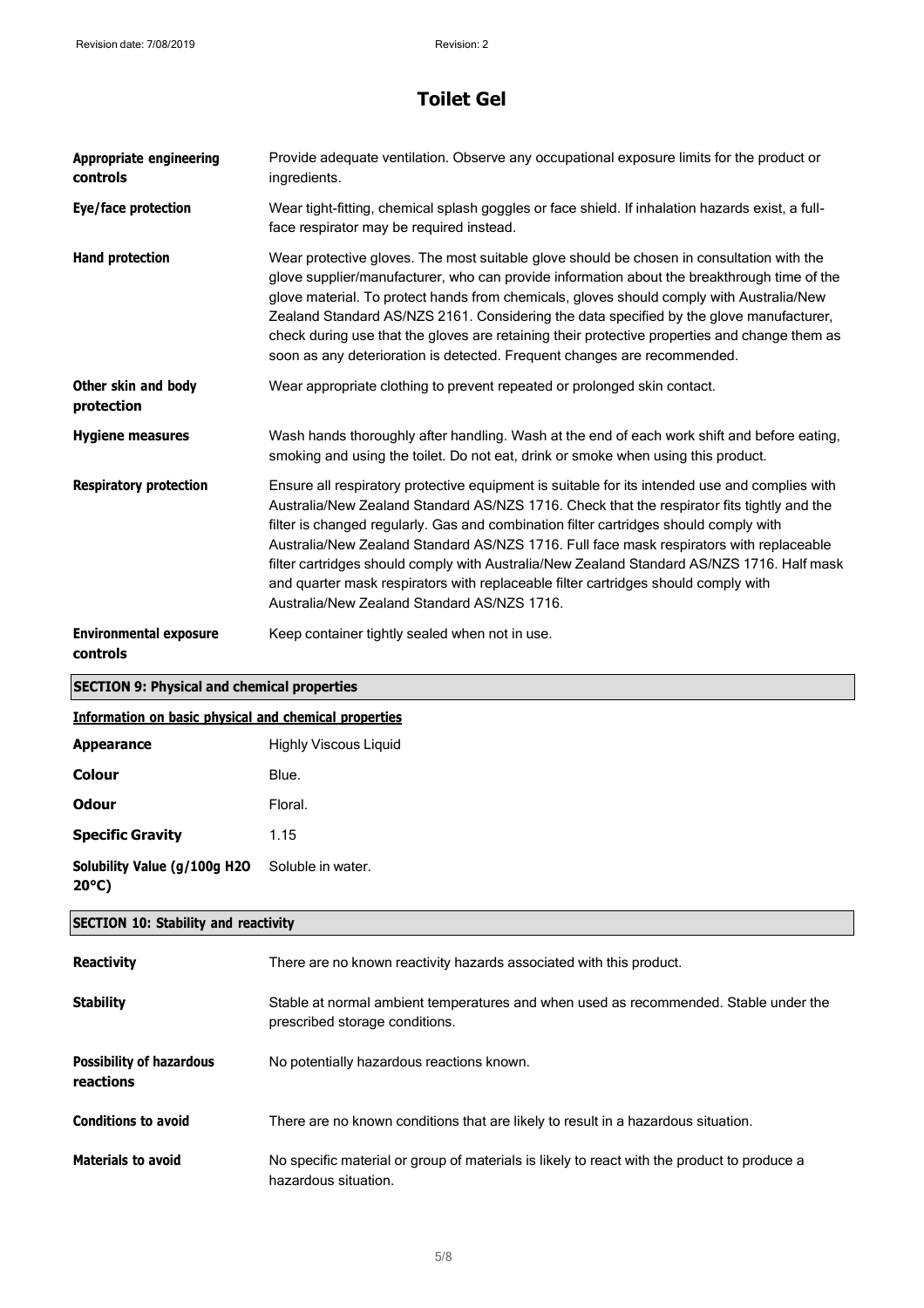| <b>Hazardous decomposition</b><br>products                           | Does not decompose when used and stored as recommended. Thermal decomposition or<br>combustion products may include the following substances: Harmful gases or vapours. |
|----------------------------------------------------------------------|-------------------------------------------------------------------------------------------------------------------------------------------------------------------------|
| <b>SECTION 11: Toxicological information</b>                         |                                                                                                                                                                         |
| <b>Information on toxicological effects</b>                          |                                                                                                                                                                         |
| <b>Acute toxicity - oral</b>                                         |                                                                                                                                                                         |
| Notes (oral LD <sub>50</sub> )                                       | Based on available data the classification criteria are not met.                                                                                                        |
| ATE oral (mg/kg)                                                     | 50,000.0                                                                                                                                                                |
| <b>Acute toxicity - dermal</b><br>Notes (dermal LD <sub>50</sub> )   | Based on available data the classification criteria are not met.                                                                                                        |
| <b>Acute toxicity - inhalation</b><br><b>Notes (inhalation LCso)</b> | Based on available data the classification criteria are not met.                                                                                                        |
| Skin corrosion/irritation<br><b>Animal data</b>                      | Irritating.                                                                                                                                                             |
| Serious eye damage/irritation<br>Serious eye damage/irritation       | Causes serious eye irritation.                                                                                                                                          |
| <b>Respiratory sensitisation</b><br><b>Respiratory sensitisation</b> | Based on available data the classification criteria are not met.                                                                                                        |
| <b>Skin sensitisation</b><br><b>Skin sensitisation</b>               | Based on available data the classification criteria are not met.                                                                                                        |
| Germ cell mutagenicity<br>Genotoxicity - in vitro                    | Based on available data the classification criteria are not met.                                                                                                        |
| <b>Carcinogenicity</b><br>Carcinogenicity                            | Based on available data the classification criteria are not met.                                                                                                        |
| <b>IARC</b> carcinogenicity                                          | Contains a substance/a group of substances which may cause cancer. IARC Group 1<br>Carcinogenic to humans.                                                              |
| <b>Reproductive toxicity</b>                                         | Reproductive toxicity - fertility Based on available data the classification criteria are not met.                                                                      |
| <b>Reproductive toxicity -</b><br>development                        | Based on available data the classification criteria are not met.                                                                                                        |
| Specific target organ toxicity - single exposure                     |                                                                                                                                                                         |
| <b>STOT - single exposure</b>                                        | Not classified as a specific target organ toxicant after a single exposure.                                                                                             |
| Specific target organ toxicity - repeated exposure                   |                                                                                                                                                                         |
| <b>STOT - repeated exposure</b>                                      | Not classified as a specific target organ toxicant after repeated exposure.                                                                                             |
| <b>Aspiration hazard</b><br><b>Aspiration hazard</b>                 | Based on available data the classification criteria are not met.                                                                                                        |
| <b>General information</b>                                           | The severity of the symptoms described will vary dependent on the concentration and the<br>length of exposure.                                                          |
| <b>Inhalation</b>                                                    | No specific symptoms known.                                                                                                                                             |
| <b>Ingestion</b>                                                     | May cause irritation.                                                                                                                                                   |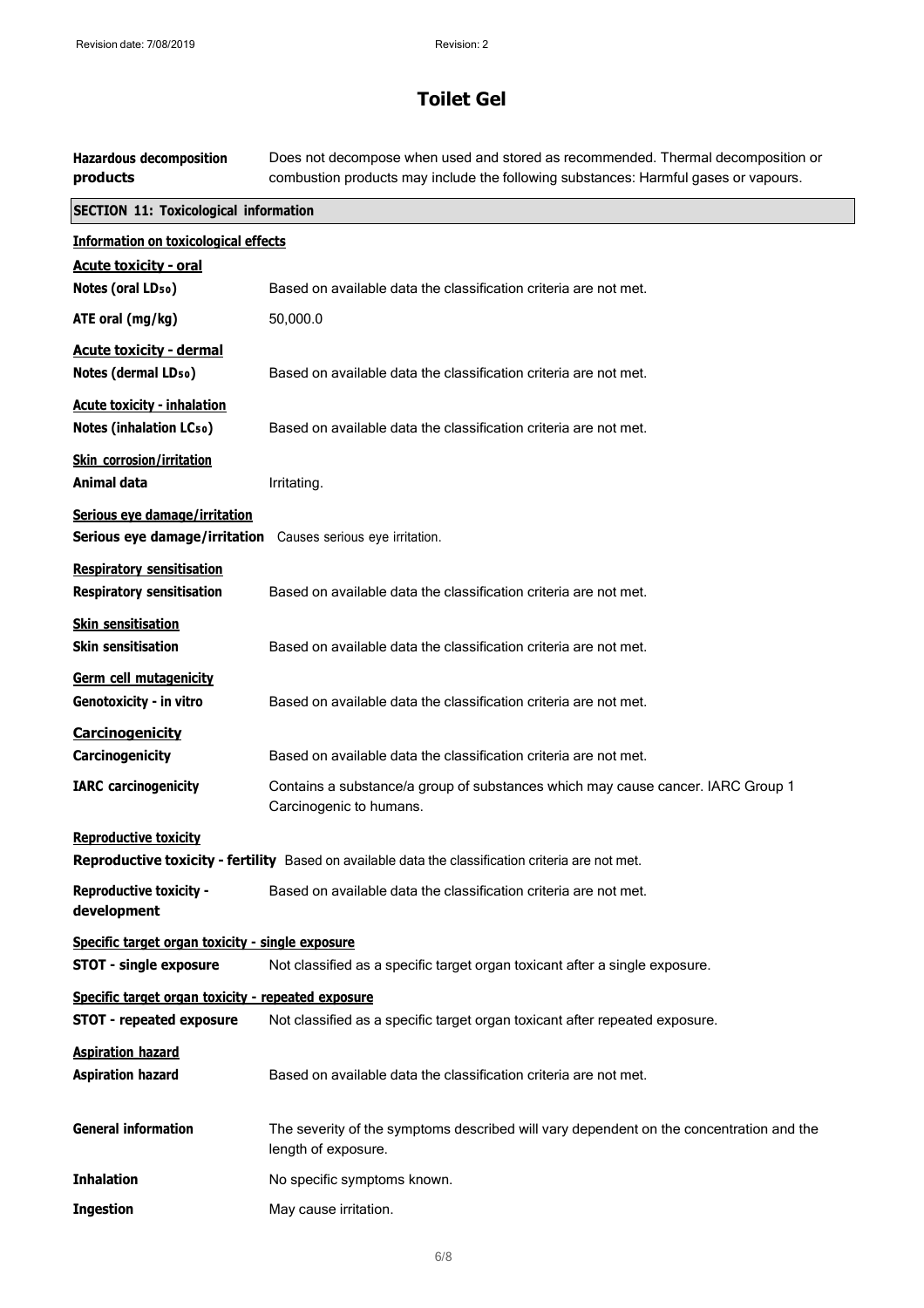| <b>Skin Contact</b>                        | Redness. Irritating to skin.                                                                                                                                                                                                                                                                                                   |
|--------------------------------------------|--------------------------------------------------------------------------------------------------------------------------------------------------------------------------------------------------------------------------------------------------------------------------------------------------------------------------------|
| Eye contact                                | Irritating to eyes.                                                                                                                                                                                                                                                                                                            |
| Route of entry                             | Ingestion Inhalation Skin and/or eye contact                                                                                                                                                                                                                                                                                   |
| <b>Target Organs</b>                       | No specific target organs known.                                                                                                                                                                                                                                                                                               |
| <b>SECTION 12: Ecological Information</b>  |                                                                                                                                                                                                                                                                                                                                |
| <b>Ecotoxicity</b>                         | Not regarded as dangerous for the environment. However, large or frequent spills may have<br>hazardous effects on the environment.                                                                                                                                                                                             |
| <b>Toxicity</b>                            | Based on available data the classification criteria are not met.                                                                                                                                                                                                                                                               |
| <b>Persistence and degradability</b>       |                                                                                                                                                                                                                                                                                                                                |
|                                            | <b>Persistence and degradability</b> The degradability of the product is not known.                                                                                                                                                                                                                                            |
| <b>Bioaccumulative potential</b>           |                                                                                                                                                                                                                                                                                                                                |
| <b>Bioaccumulative Potential</b>           | No data available on bioaccumulation.                                                                                                                                                                                                                                                                                          |
| <b>Mobility in soil</b>                    |                                                                                                                                                                                                                                                                                                                                |
| <b>Mobility</b>                            | No data available.                                                                                                                                                                                                                                                                                                             |
| <b>Results of PBT and vPvB assessment</b>  |                                                                                                                                                                                                                                                                                                                                |
| <b>Other adverse effects</b>               |                                                                                                                                                                                                                                                                                                                                |
| <b>Other adverse effects</b>               | None known.                                                                                                                                                                                                                                                                                                                    |
| <b>SECTION 13: Disposal considerations</b> |                                                                                                                                                                                                                                                                                                                                |
| <b>Waste treatment methods</b>             |                                                                                                                                                                                                                                                                                                                                |
| <b>General information</b>                 | The generation of waste should be minimised or avoided wherever possible. Reuse or recycle<br>products wherever possible. This material and its container must be disposed of in a safe                                                                                                                                        |
|                                            | way. When handling waste, the safety precautions applying to handling of the product should<br>be considered. Care should be taken when handling emptied containers that have not been<br>thoroughly cleaned or rinsed out. Empty containers or liners may retain some product<br>residues and hence be potentially hazardous. |
| <b>Disposal methods</b>                    | Dispose of waste via a licensed waste disposal contractor.                                                                                                                                                                                                                                                                     |
| <b>SECTION 14: Transport information</b>   |                                                                                                                                                                                                                                                                                                                                |
| <b>General</b>                             | The product is not covered by international regulations on the transport of dangerous goods<br>(IMDG, IATA, ADR/RID).                                                                                                                                                                                                          |
| <b>UN number</b>                           |                                                                                                                                                                                                                                                                                                                                |
| Not applicable.                            |                                                                                                                                                                                                                                                                                                                                |
| <b>UN proper shipping name</b>             |                                                                                                                                                                                                                                                                                                                                |
| Not applicable.                            |                                                                                                                                                                                                                                                                                                                                |
| Transport hazard class(es)                 |                                                                                                                                                                                                                                                                                                                                |
| No transport warning sign required.        |                                                                                                                                                                                                                                                                                                                                |
| <b>Packing group</b>                       |                                                                                                                                                                                                                                                                                                                                |
| Not applicable.                            |                                                                                                                                                                                                                                                                                                                                |